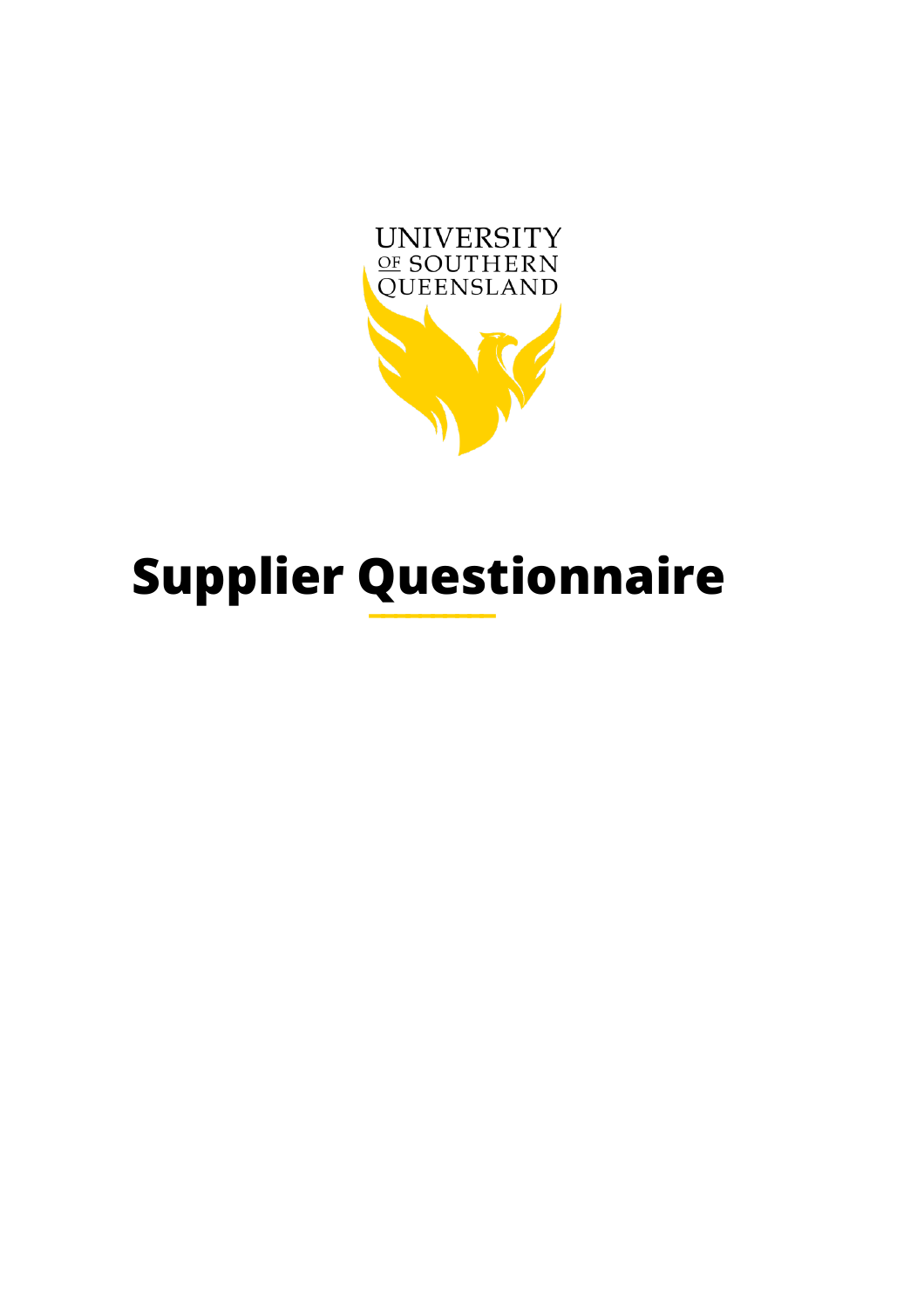# **Table of Contents**

| $\mathbf{1}$ |     |                                                                  |  |
|--------------|-----|------------------------------------------------------------------|--|
|              |     |                                                                  |  |
|              |     |                                                                  |  |
|              |     |                                                                  |  |
|              |     | Who will the answers of the questionnaire be made available to?3 |  |
| $\mathbf{2}$ |     |                                                                  |  |
| 3            |     |                                                                  |  |
|              | 3.1 |                                                                  |  |
|              | 3.2 |                                                                  |  |
|              | 3.3 |                                                                  |  |
|              | 3.4 |                                                                  |  |
|              | 3.5 |                                                                  |  |
|              |     |                                                                  |  |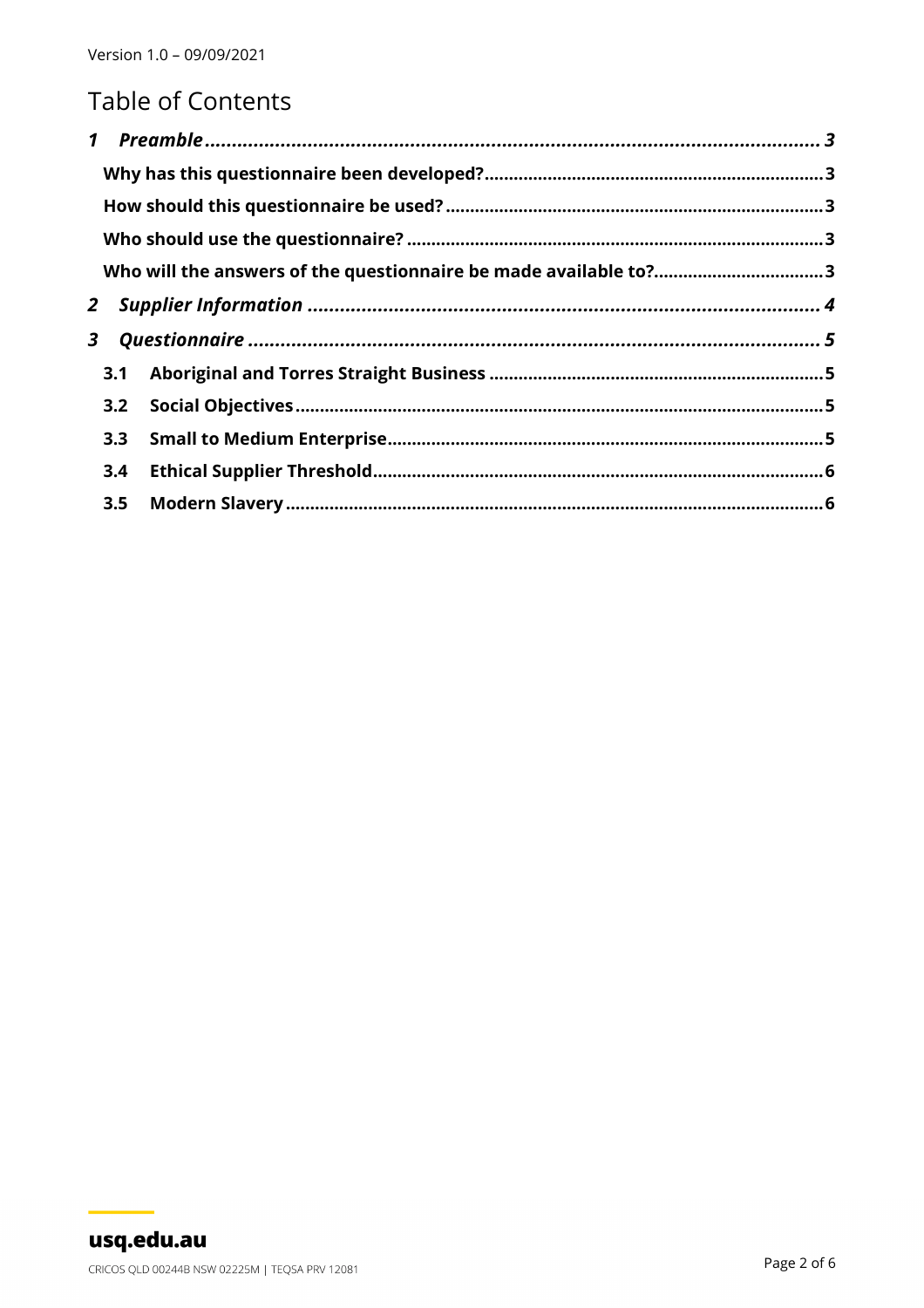# <span id="page-2-0"></span>**1 Preamble**

#### <span id="page-2-1"></span>**Why has this questionnaire been developed?**

This Questionnaire has been developed to help the University assess suppliers' policies and practices on modern slavery and principles of the [Queensland Procurement Policy.](https://www.forgov.qld.gov.au/procurement-policy) This is a first step in working with suppliers to understand their operations and supply chains.

#### <span id="page-2-2"></span>**How should this questionnaire be used?**

This Questionnaire will be provided to existing and prospective suppliers to gain an understanding of supplier's operations. This includes their approaches to addressing modern slavery risks and identify where suppliers meet Queensland Procurement Policy objectives. These questions may also be integrated into tender processes and evaluation criteria. Suppliers are only requested to respond to an initial request or where the circumstances have changed for the supplier since first responding.

#### <span id="page-2-3"></span>**Who should use the questionnaire?**

The Questionnaire is designed to be used by University staff both when undertaking future procurements and contract management activities. This includes assessing modern slavery risks in existing contracts which are not procurement in nature.

#### <span id="page-2-4"></span>**Who will the answers of the questionnaire be made available to?**

The responses to this Questionnaire are confidential and will be handled in accordance with the University's **Privacy Policy**. Aggregated deidentified summaries may be shared through the annual submission of the University's Modern Slavery Statement and reporting frameworks outlined in the Queensland Procurement Policy.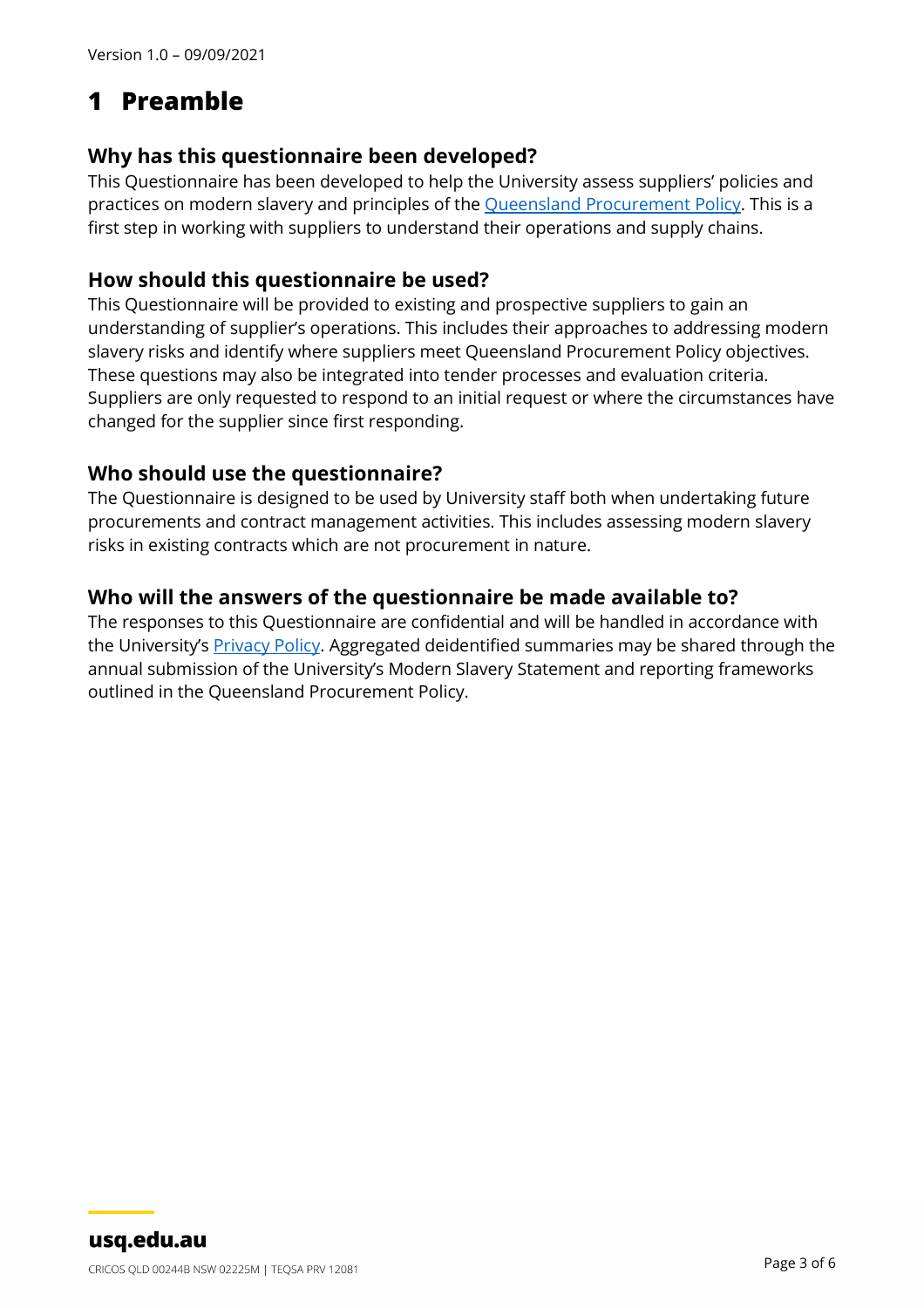# <span id="page-3-0"></span>**2 Supplier Information**

#### **Supplier Information**

| Supplier Name                                                     |
|-------------------------------------------------------------------|
| Australian Business Number                                        |
| Australian Company Number                                         |
| USQ Supplier Number (if known)<br>(refer to past purchase orders) |
| Supplier Contact (Name)                                           |
| Supplier Contact (Email)                                          |
| Supplier Contact (Phone)                                          |
| Questionnaire Date                                                |
|                                                                   |

## **Supplier Address (registered office)**

| Number    |  |
|-----------|--|
| Street    |  |
| Suburb    |  |
| Post Code |  |
| Country   |  |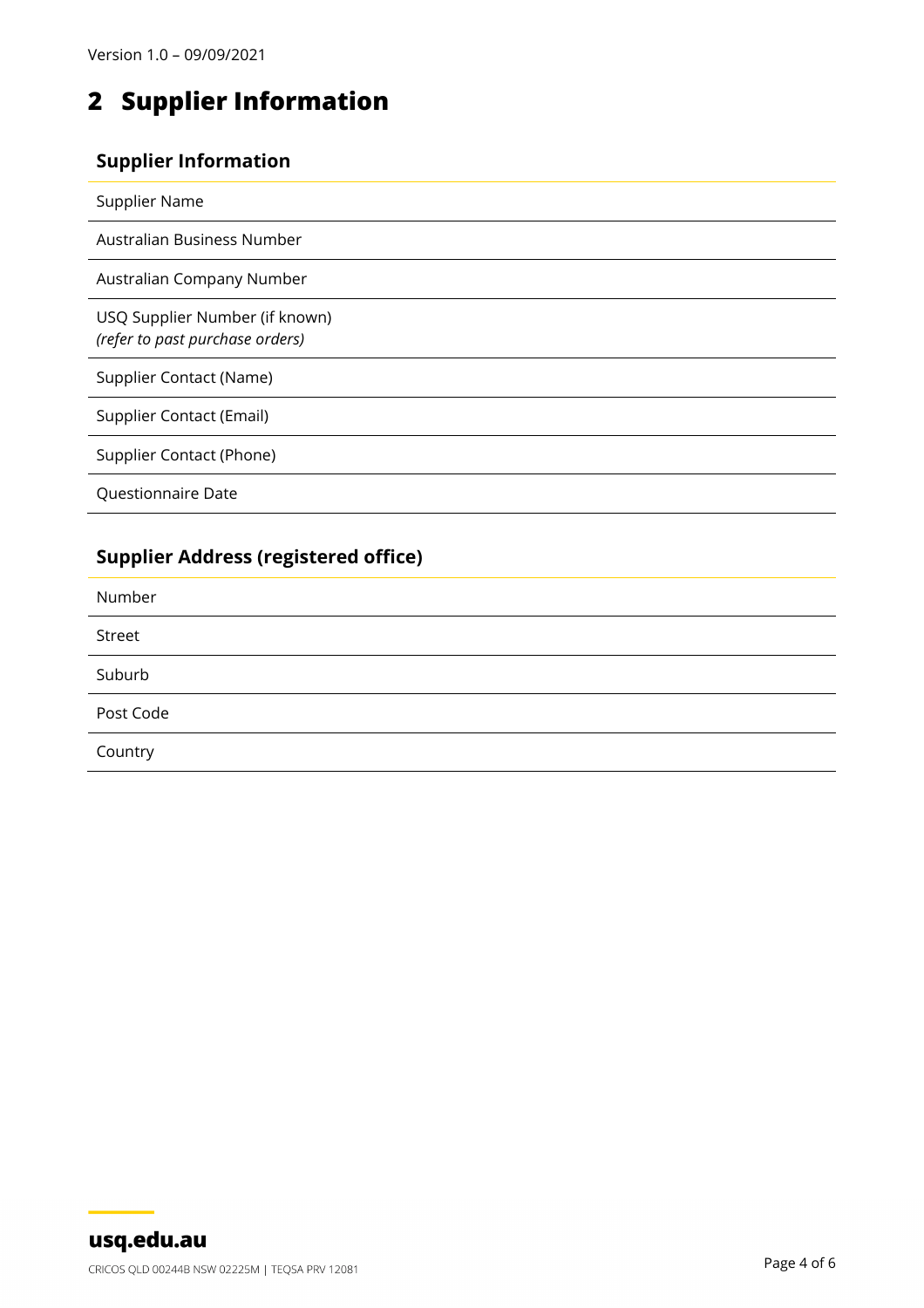# <span id="page-4-0"></span>**3 Questionnaire**

## <span id="page-4-1"></span>**3.1 Aboriginal and Torres Straight Business**

**Is the Supplier classified as an Aboriginal or Torres Strait Business?**

| $()$ Yes |  |
|----------|--|
| $()$ No  |  |

## <span id="page-4-2"></span>**3.2 Social Objectives**

**Is the Supplier classified as a Social Enterprise?**



## <span id="page-4-3"></span>**3.3 Small to Medium Enterprise**

#### **How many employees are employed by the organisation?**

| Less than 20  |
|---------------|
| $20 - 200$    |
| More than 200 |